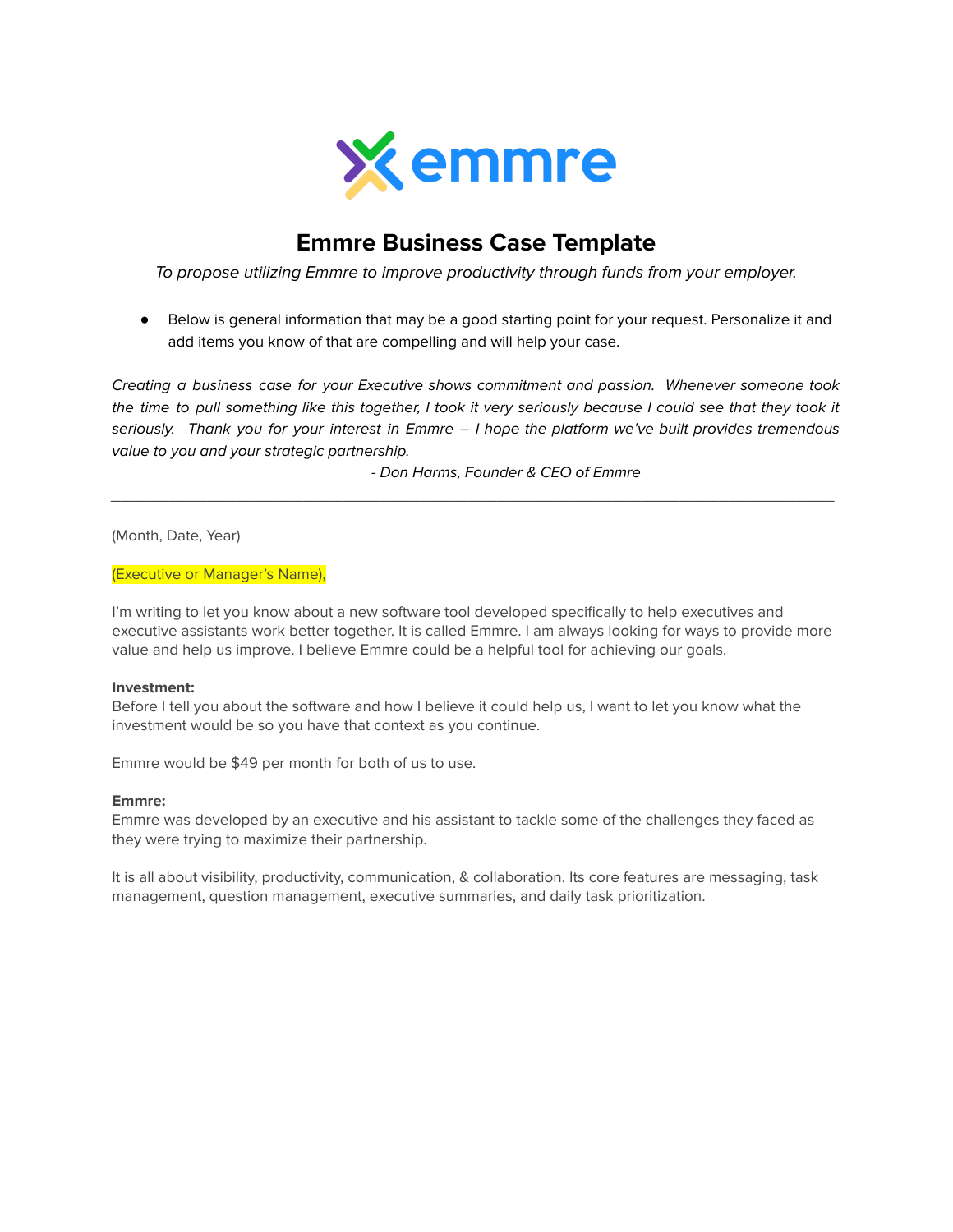# **Messaging**

- Emmre would provide a private, dedicated channel of communication for the two of us.
- In general, it is similar to other communication, messaging, or chat tools, but it is much more powerful with all the other core features fully integrated into messaging.
- Here's what Don Harms (founder/CEO of Emmre) said about the need for a specific channel of communication with his EA.
	- "Before Emmre, I used Slack with my EA. Slack is a great tool, but oftentimes I would have 20 or 30 unread messages, even after I just looked at my messages an hour ago. The problem was, I didn't know if any of those messages were critical messages from my EA or if it was a GIF train welcoming a new team member. With Emmre, when I see an unread message badge, I know it's from my EA. I can look at it, reply if necessary, and get back to what needs to be done without getting caught up in the mess of unread Slack messages."
- I believe having a specific channel of communication would be very helpful as we communicate. It would cut through the noise of other channels, helping ensure we can stay focused and be as responsive as possible.

# **Task Management**

- Emmre has a powerful task management tool that would allow us to sort and prioritize our tasks. But what I like most about it is that it is fully integrated with messages and would allow me to manage as much of your task list as you'd like...
	- Shared Task List: We would have visibility of what we are both working on. Since our list is shared, I could take the load of managing your list by adding necessary details, getting things started, or even completing them for you.
	- Convert Messages to Tasks: We can convert any message to a task and it would automatically be put on our task list. This allows you to just send me something that needs to be done and I can simply convert it to a task. Emmre would notify you that I converted the message into a task so you wouldn't have to worry about it getting done. It would automatically put it on my task list, too, so I wouldn't have to manually copy these messages to my to-do list anymore.
	- Send Tasks Through Messages: You could also send a task through messages directly to me and you would know it automatically made it onto my task list. I love that this could give you more peace of mind when you ask me to do something.

## **Question Management**

- Emmre would make it easy for me to send you questions with pre-populated answer choices so you could quickly and easily answer questions removing any roadblocks and helping me to keep moving forward with tasks & initiatives.
	- Easy-to-answer Questions: Emmre would allow me to create Yes/No, Multiple Choice, or Open-Ended questions that I could send you via Emmre messages. These questions could be answered with a simple 'click' because I would be able to add pre-populated answer choices. You could simply pick the best answer (or write in your own). I would be notified of your answer and know how to proceed.
	- Questions In One Place: Emmre would compile all questions I send you into a single place – if you've had a busy day of meetings and I've sent you multiple questions throughout the day, you could see all the questions compiled in a single place without having to dig through chat threads, text messages, or your inbox to find all the questions.